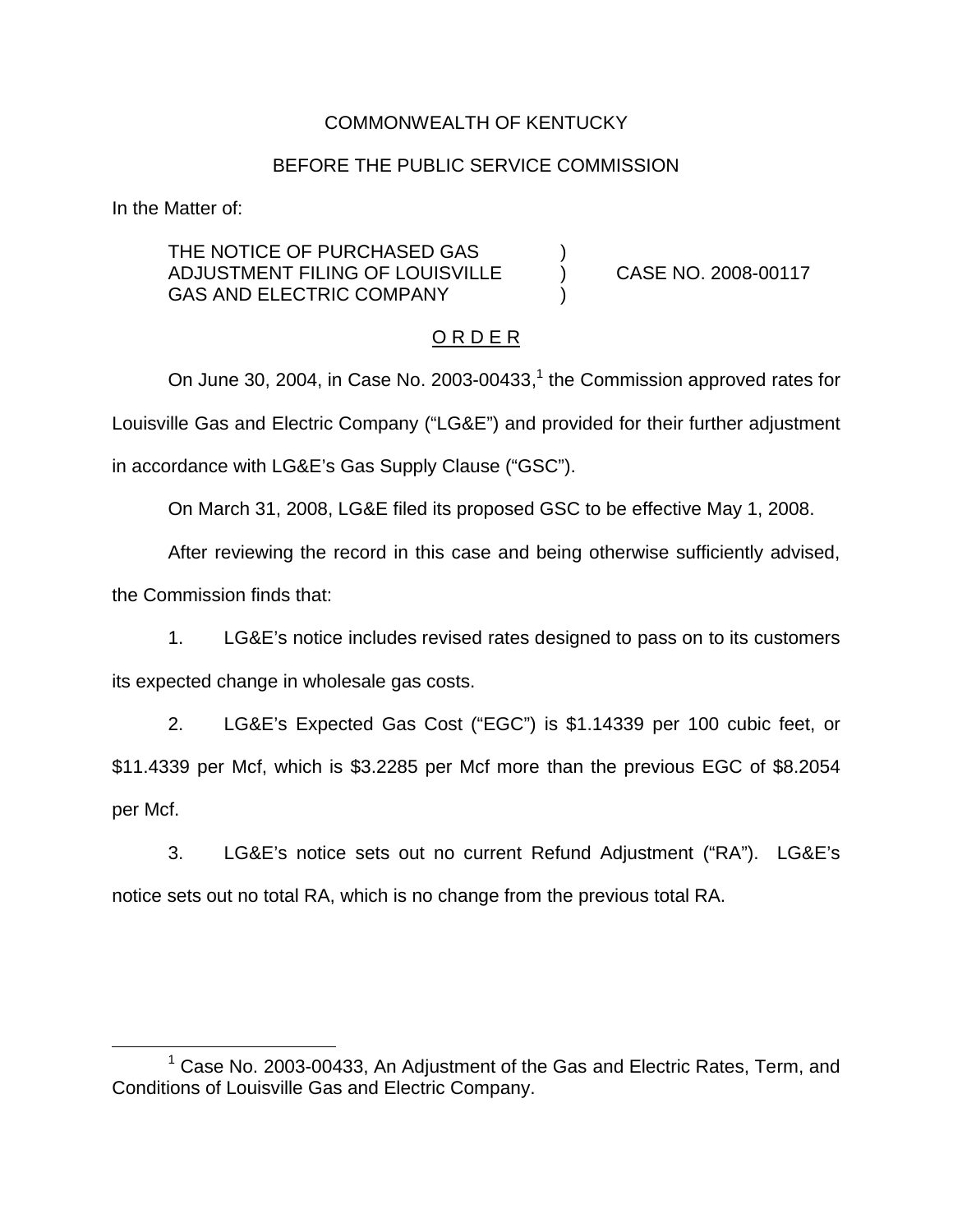4. LG&E's notice sets out a current Actual Adjustment ("AA") of \$.2293 per Mcf. The total AA of \$.3559 per Mcf is an increase of \$.1094 per Mcf from the previous total AA.

5. LG&E's notice sets out a (\$.1030) per Mcf current Balance Adjustment ("BA"), which is a decrease of \$.0809 per Mcf from the previous BA.

6. LG&E's notice sets out its Performance-Based Rate Recovery Component ("PBRRC") of \$.0784 per Mcf, which will remain in effect to collect LG&E's portion of PBR savings until January 31, 2009.

7. LG&E's Gas Supply Cost Component ("GSCC") is \$1.17652 per 100 cubic feet or \$11.7652 per Mcf, which is \$3.257 per Mcf more than the prior GSCC of \$8.5082 per Mcf.

8. The rate in the Appendix to this Order is fair, just, and reasonable, and should be approved for gas supplied by LG&E on and after May 1, 2008.

IT IS THEREFORE ORDERED that:

1. The rate in the Appendix, attached hereto and incorporated herein, is approved for gas supplied on and after May 1, 2008.

2. Within 20 days of the date of this Order, LG&E shall file with the Commission its revised tariffs setting out the rate authorized herein.

-2- Case No. 2008-00117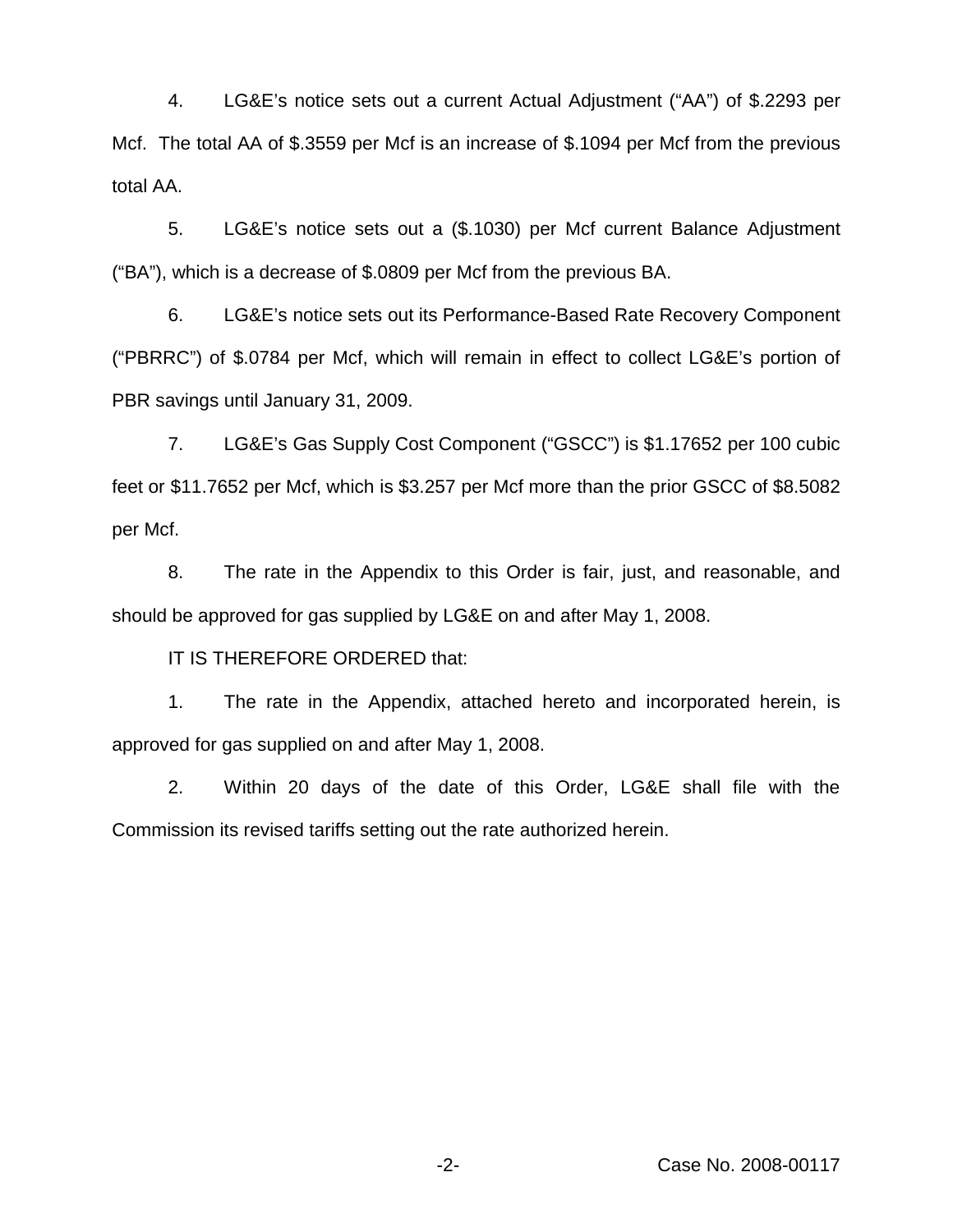Done at Frankfort, Kentucky, this 30<sup>th</sup> day of April, 2008.

By the Commission

ATTES Sfuntso ecutive Director Ex